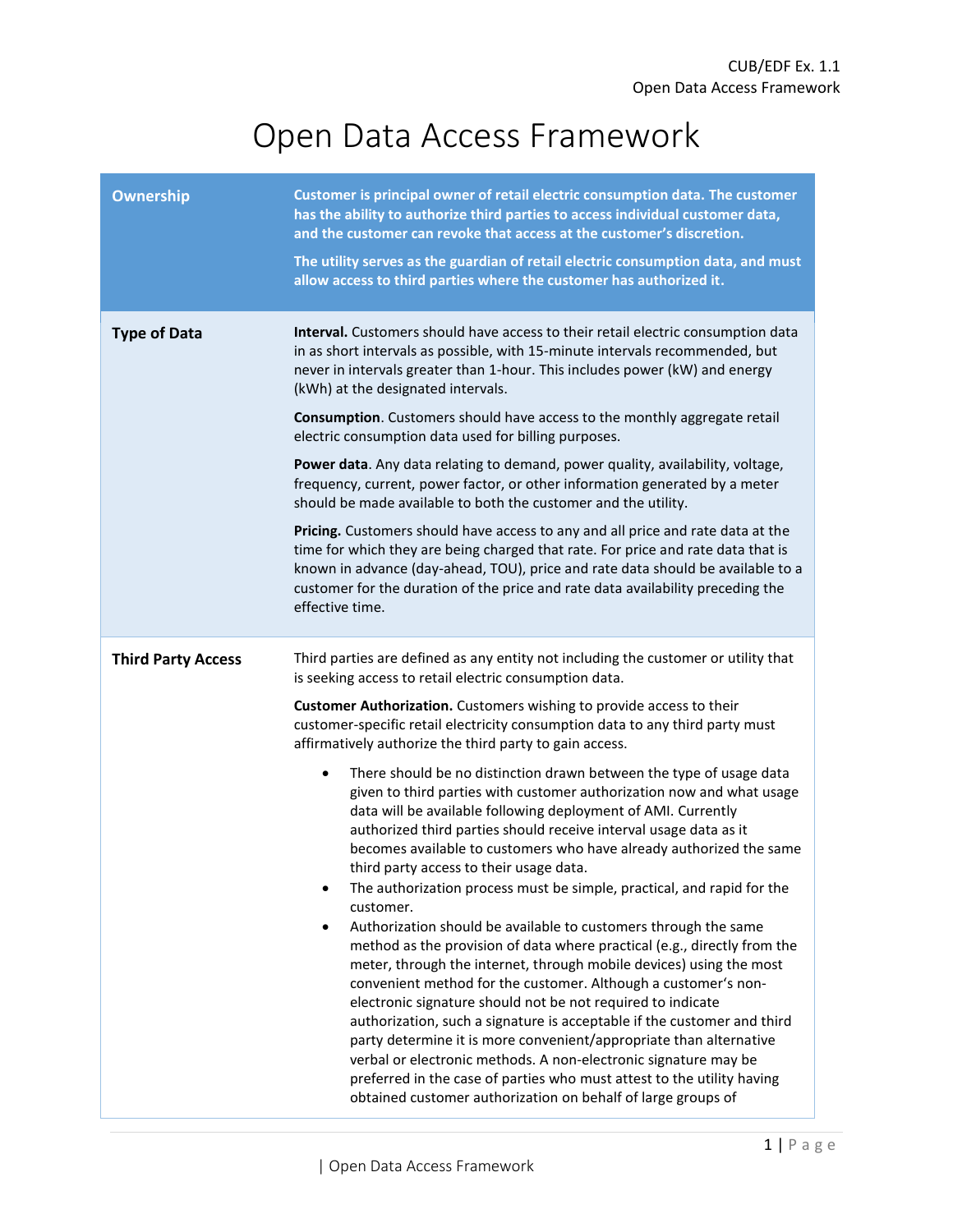customers.

- For Retail Electric Suppliers (RES), the authorization should last until the customer leaves the service of that RES, unless a customer affirmatively de-authorizes access to data. No distinction should be drawn between those customers who change supply service via municipal aggregation and those who switch due to their individual preference ("organic" customers). Data should be maintained for the entire history of an account.
- For all other third parties, the authorization should last for a term of 24 months, unless a customer affirmatively de-authorizes access to data. Data should be maintained for the entire period of authorization.
- The de-authorization process must similarly be simple, practical, and rapid for the customer.
- Once customer authorization has been given to a third party, the same standards that apply to the access of third parties that have obtained customer authorization should also apply to RES access to such data.
- There is no distinction between data that is used for billing purposes with data that is used for non-billing purposes. The *purpose* of the data (billing vs. non-billing purposes) should be distinct from the *quality* of the data (preliminary vs. bill-quality data). Once a third party obtains a customer's authorization to access that customer's interval data, that third party effectively stands in the shoes of the customer and as such, no additional authorization is needed.
	- o For customers who have not yet authorized a third party access to their usage data, authorization must be given that explicitly references "interval usage data" and makes the customer aware that data will be used by the third party to deliver the services being provided but also to develop new services which could be offered to the customer.
	- o For customers participating in a municipal aggregation, Retail Electric Suppliers must disclose that access to interval usage data may be used to develop new services beyond what are offered in the aggregation. Authorization for these purposes shall be separately given, as per the Final Order in ICC Docket No. 13-0506, and must be separate from authorization to participate in the aggregation and/or select a new supply service.

**Scope of Access.** Third parties should be provided access to any and all data (see "Type of Data" and "Forms") when affirmatively authorized by a customer. Where a third party seeks access to customer usage data without customer authorization, the scope of access can be no more limited than allowed by the 15/15 Rule as adopted by the Commission in ICC Docket No. 13-0506. In summary, the 15/15 Rule permits utilities to provide to third parties 12 months of anonymized customer usage data of at least 15 customers within a customer class organized by groups of customers within the same ZIP+4 such that no one customer's usage data comprises more than 15% of the customer group.

**Conditions on Access.** The utility may institute a process for approval of third parties who wish to obtain access to customer-specific data if such requirements are related to data security, and the ability to receive the transmission of data in an efficient manner.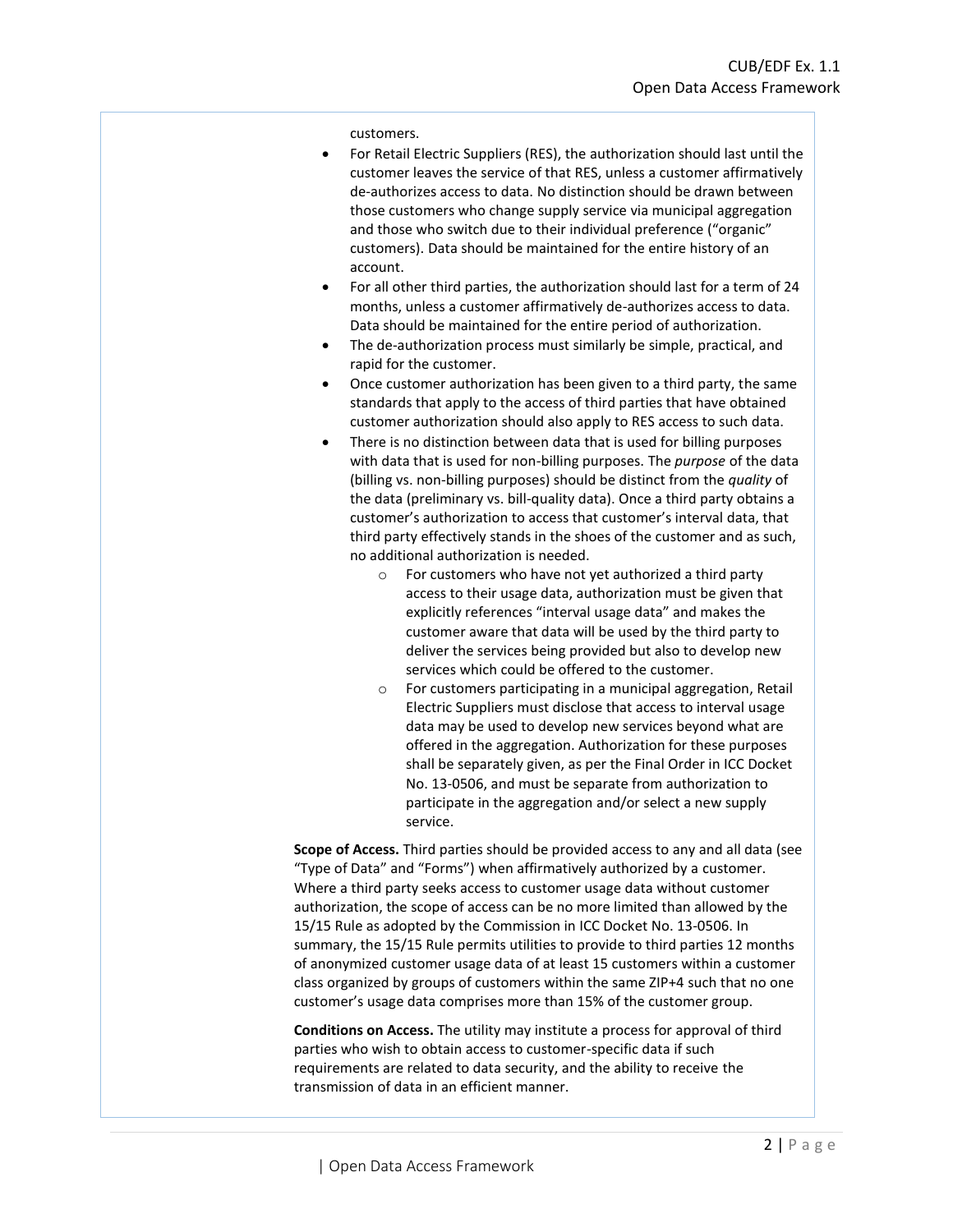ä,

| Format                      | Machine-readable. Customers or affirmatively-authorized third parties should<br>be provided access to their raw retail electricity consumption data in an<br>industry-standard or web-standard machine-readable format (e.g. XML).                                                                                                                                                   |
|-----------------------------|--------------------------------------------------------------------------------------------------------------------------------------------------------------------------------------------------------------------------------------------------------------------------------------------------------------------------------------------------------------------------------------|
|                             | Summary. In order to provide education to customers about consumption<br>behavior and enable opportunities for behavior change, customers should be<br>able to access their retail electricity consumption data in a summary format that<br>is intended to influence specific or general customer behavior (e.g. display of<br>consumption during peak-time events).                 |
|                             | Monthly Billing. Customers should be able to see all the components of their<br>retail electricity consumption data used for billing on their monthly billing<br>statement. This includes consumption aggregated by rate type for customers on<br>dynamic or time-of-use rate plans.                                                                                                 |
| <b>Methods of Delivery</b>  | Directly from the meter. Usage data should be provided directly from a meter.<br>Any and all data that is generated and transmitted by the meter should be in<br>machine-readable formats.                                                                                                                                                                                           |
|                             | Directly through the internet. Usage data should be provided directly through<br>the internet from the utility in machine-readable formats.                                                                                                                                                                                                                                          |
|                             | Through a Web Portal. Billing and usage data should be provided in<br>downloadable, comprehensive, and summary forms through web portals<br>operated by utilities or other third-party systems which meet utility security<br>requirements, including utility vendors.                                                                                                               |
|                             | Through mobile applications. Billing and usage data should be provided.<br>Customers should be able to access timely downloadable, comprehensive, and<br>summary data through mobile applications operated by utilities or other third<br>party systems which meet utility security requirements, including utility<br>vendors.                                                      |
|                             | Bulk Transfers. For the purposes of efficiency, the utility may maintain a<br>separate process for providing bulk or aggregate customer-specific retail electric<br>consumption data to third parties.                                                                                                                                                                               |
| <b>Timeliness</b>           | Once recorded, data should be delivered to the customer in a timely fashion as<br>described below.                                                                                                                                                                                                                                                                                   |
|                             | Real-time. The utility and third parties shall deliver consumption data to<br>customers in real-time to the extent practical.                                                                                                                                                                                                                                                        |
|                             | 1 Hour through Internet/Alternate Communications Network. To the extent<br>practical, customers and affirmatively-approved third parties should have access<br>to their retail electric consumption data within one hour from the conclusion of<br>an interval period, when accessed directly from the internet or alternate<br>communications network in a machine readable format. |
|                             | 1 Minute directly from the meter. To the extent practical, customers or<br>affirmatively-approved third parties should have access to their retail electric<br>consumption data within 1 minute when accessed directly from the meter.                                                                                                                                               |
| <b>Billing-quality Data</b> | Where there is a need for utility meter data management systems and billing                                                                                                                                                                                                                                                                                                          |